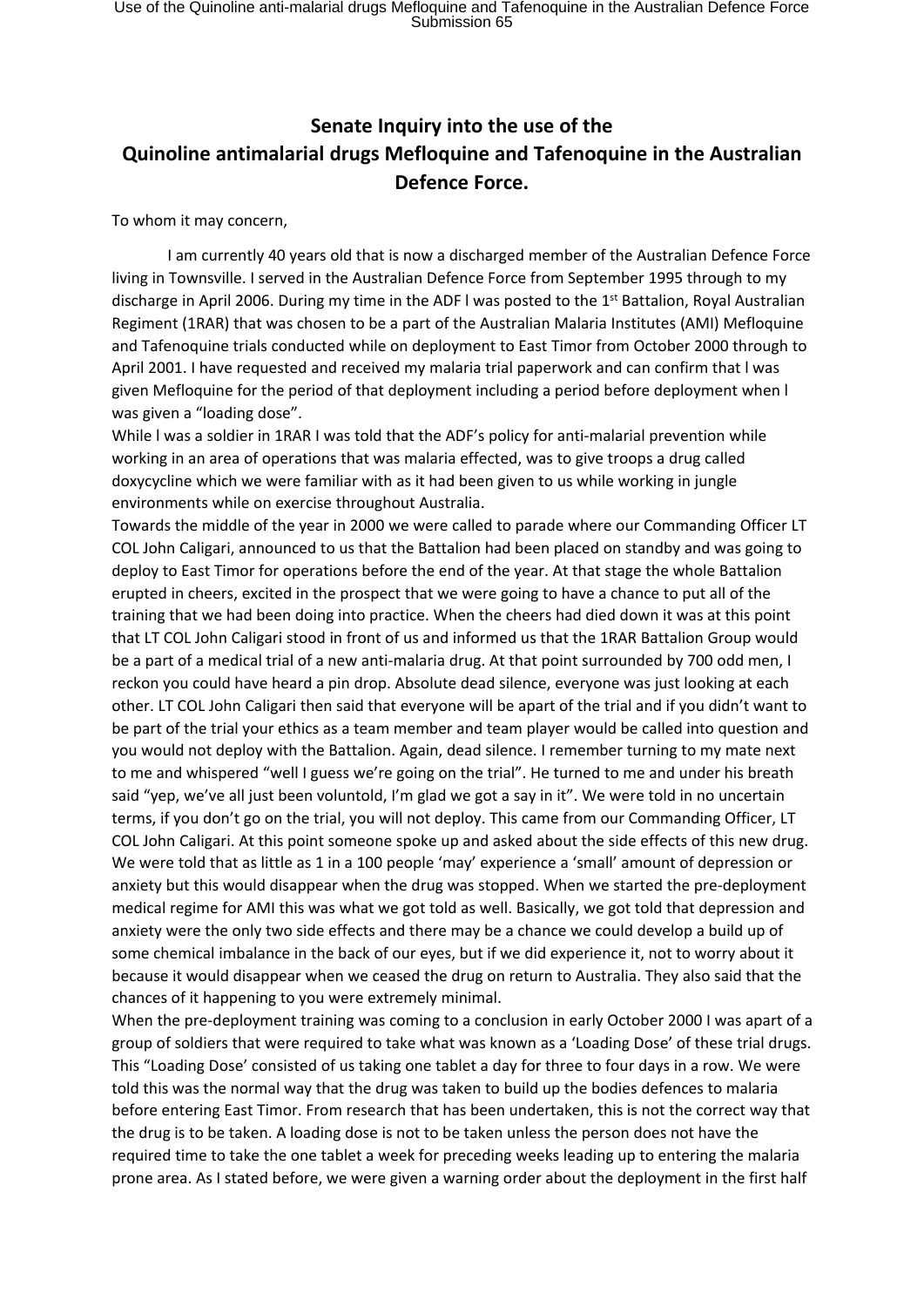of 2000 and not deploying until mid to late October, which gave AMI more than enough time to be able to deliver the drug in the correct manner. At no stage while we were given this loading dose were we monitored by AMI more than them watching us take the drug to ensure that it had been taken. I don't recall them at all asking if we were having any side effects, although myself and a lot of people in my platoon at this stage started saying that they were having very vivid, lucid and violent nightmares.

At no stage was I informed by the Australian Malaria Institute (AMI) or the Australian Defence Force (ADF), that the drugs that were being trialled on me were in anyway shape or form going to have any long term health effects on me.

Once we had been deployed to our Area of Operations within East Timor more people in my platoon started having these nightmares. I was still experiencing them myself but they mainly happened on Sunday through to Wednesday nights, the worst of the dreams were on Sunday nights. We all slowly worked out that these dreams came from the trial drugs as we were required to parade on Sunday mornings and take the drug. We would joke about the dreams that we were going to have later that night. Throughout the tour I got these extremely violent nightmares where I had visions of myself getting extremely angry which resulted in me hurting and killing people in various ways and not just random people but people that were close to me, friends and family. Never in my life up to this point had I ever experienced nightmares like this. It was quite frightening and disturbing waking up to this. One of the guys in my platoon that was suffering quite badly from these nightmares, one night got up through the night grabbed his weapon, loaded it and walked to where our platoon commander was sleeping and then at this stage, he then woke up standing above a very concerned looking platoon commander. Throughout the tour the dreams/nightmares continued as well but over time I started to develop ringing in my ears that slowly got worse and worse. It was after this tour that I was diagnosed with tinnitus in my left ear, which is now known as a side effect from Mefloquine. While in a small town called Tonabibie on the East Timor Border I had an incident while walking back from gun piquet, on a Sunday night (night time guard duty). While walking down from the guard tower I started to feel weird and dizzy. I stopped for a moment and then had to sit down as I started to get vertigo. This lasted for about 2-3 minutes which ended up with me on my hands and knees dry reaching. In the morning I reported to my company medic about it and all I got from him was he asked if it was still happening. When I said no he said 'good, your all cured then'. This happened a couple of times throughout the tour but after the first time reporting it to the medic, I thought of it pointless reporting it again after what his response had been the first time. Vertigo is now known to be a side effect of Mefloquine.

As the tour continued, I and other people in the platoon noticed that we all were getting very edgy, not having very much patience and some people just snapping with outbursts of anger. We just put it down to the pressure of the tour, living in very confined quarters with so many guys, not sleeping very well due to the nightmares, having no time off and just wanting to get home.

When we did return home from the tour, we were given a couple of checks from AMI that lasted less than 10 minutes each, an eye test and then sent on our way. A couple of months later we received a letter from AMI that said you had no side effects and you were all good. It's not surprising that no one can find that paperwork in our trial documents though.

After 17 years, I still suffer from these outbursts of anger for no reason, depression varying from slight through to suicidal thoughts, unwanted thoughts of hurting people, anxiety and edginess, lack of patience, mood swings and constant tinnitus in my left ear.

The unwanted thoughts are something that I really hate. I can just be standing there talking to a friend, work mate or family member and from out of nowhere I'll get a fleeting thought come into my mind of what if I just did something violent to them right then and there. If I'm holding a shifter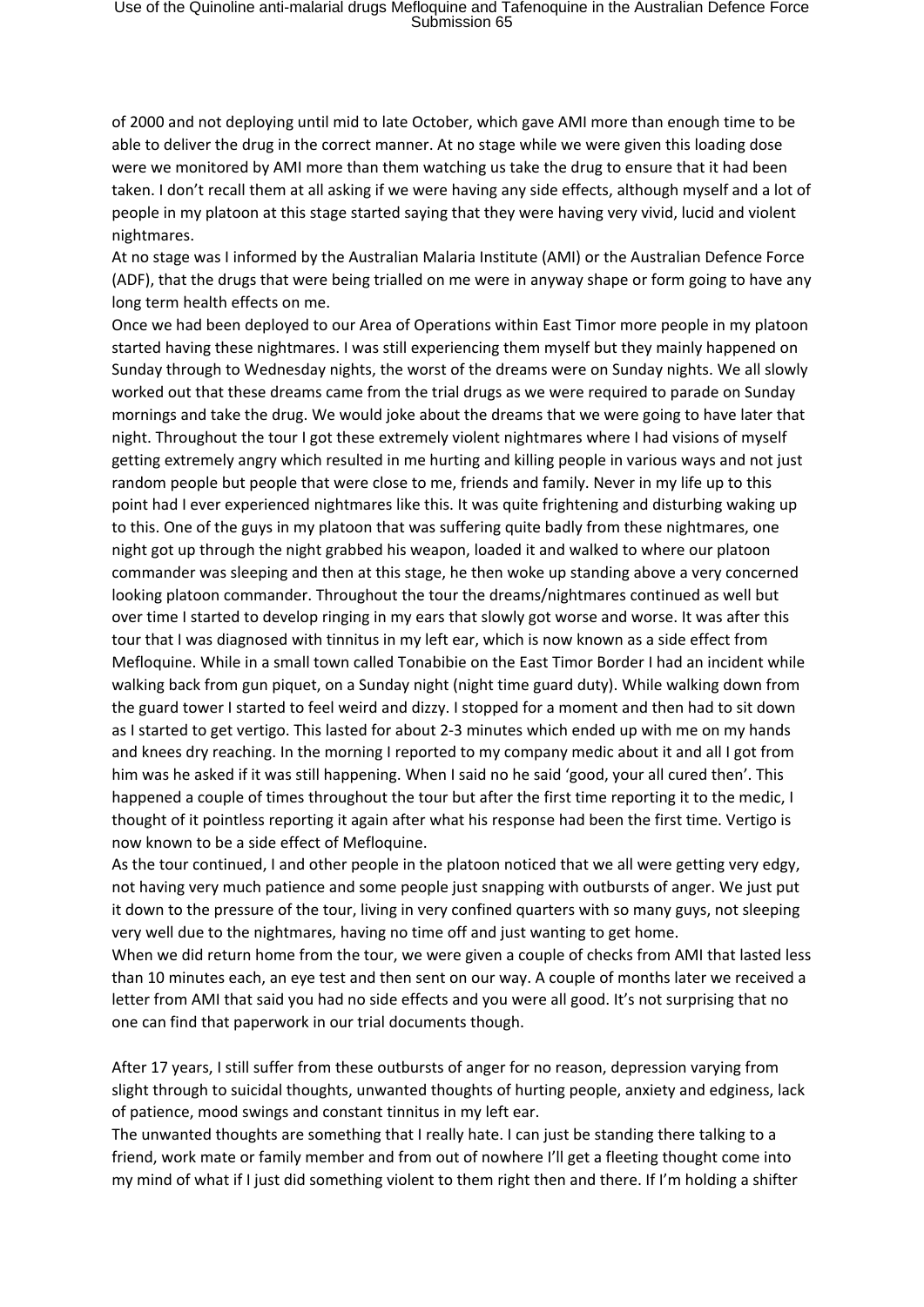or a piece of timber in my hand that I've been working with, what if I just smashed this into their heads or into their throat as hard as I can, what would it do? It only lasts for a couple of seconds then it's gone but it still scares me when it happens, thankfully I have never acted on it and hopefully never will. The depression and anxiety started more or less straight after we got back from the tour. Massive bouts of it for no reason. At that stage I was 21 years old in the prime of my life with no real issues to be concerned about. I hadn't seen anything on tour that would have mentally affected me in anyway, I have had a very good up ringing and family life with everything l could have asked for. I couldn't work out why I was getting like this. It was later in 2001 that I turned to using mainly marijuana (but also other drugs-ecstasy, cocaine, LSD) and alcohol to stop my mind from going into these dark places. This drug and alcohol use turned into addiction pretty quickly as I felt that I had no one to talk to about this due to if l let the army know that I was having mental issues I thought would have been given a medical discharge out of the army or discharged through illegal drug use. Another of the issues that I've had very big trouble with is outbursts of anger. Before being on this drug I had never been even remotely like this. For no reason I feel angry, aggressive and I am very irrational and blunt towards people even if it's family and friends. I've had more than a few people mention to me while at work that l can be a 'short tempered bastard'. These anger outbursts had a massively detrimental impact on my life in September 2016.

While having a conversation about the direction of our relationship with my partner of 5 years, I had one of these outbursts of anger which lead to a very heated argument that resulted in her walking out of our relationship, a neighbour calling the police, then a heated argument with the police which ended with me being tazered 4 times, a gun being drawn on me, being wrestled to the ground and charged with 2 counts of serious assault on police and one count of wilful damage. This is one of the only times that I feel if I had had one of those unwanted thoughts during this time, that I would have acted on it and could have seriously hurt someone or myself. The subsequent legal proceedings continued for approximately 12 months, with the police recommending that I go to gaol for my conduct on that night. The only thing at that stage that kept me out of gaol was a very good (and expensive) solicitor and barrister. Just before the case was to go to trial, the 2 serious assault charges were dropped by police due to a lack of evidence. Before this night in September 2016 my only dealings with the police and the legal system was a very low range drink driving charge (0.6 BAC) in 2008 and a couple of speeding fines that did not result in a loss of licence.

It scares me to think that if I again have an anger outburst at the same time as l have an unwanted thought what the consequences of this could be.

It was after this that l started to look for help from DVA though counselling. Luckily this Coen-sided with DVA, FINALLY, having counselling services for veterans that were somewhat, a little easier to access. Slowly I have started to try to manage these issues that I feel have been caused by my exposure to Mefloquine on my first tour of East Timor. It has taken a long time to find out the reasons why I have these issues but the more that information becomes available, the clearer it is that I am having the same issues as other veterans are. Becoming aware of this has been though social media groups and talking to other mates that I served with that I'm still in contact with. At no stage has DVA tried to give anything other than the absolute most basic of care for me. It seems that the deny, deny, deny and wait for them to die policy is, unfortunately, still in full effect.

My issue now is how do I continue to still get help for, what I see, will be issues that I will have for the rest of my life. The conditions that I have, if they come to light in regards to my work life, I will not be able to work in my fields of choice. If my employers find out, or I put on the required medical forms that I have to fill in that I have been exposed to brain altering drugs that have life long health